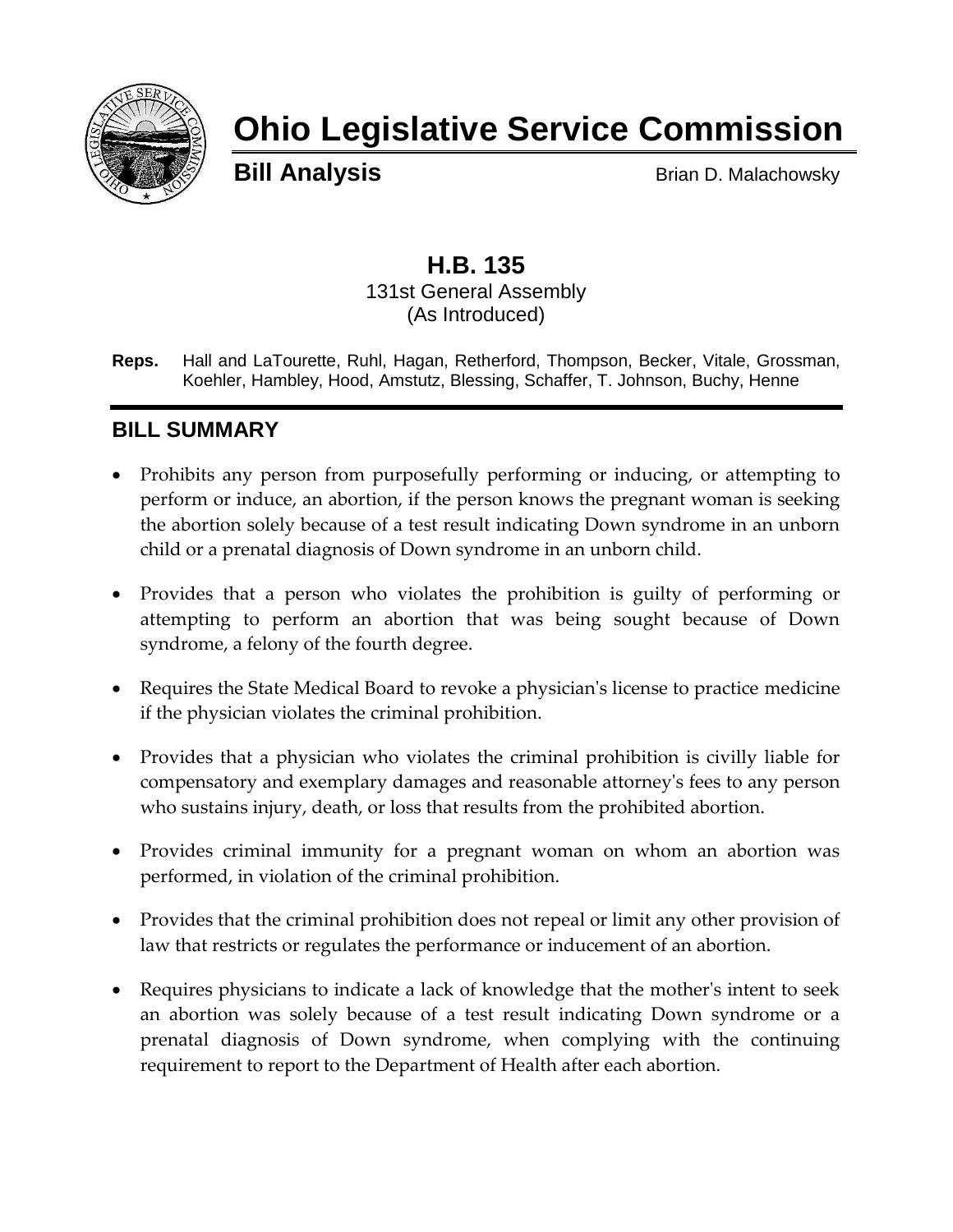• Permits the General Assembly, by a joint resolution, to appoint members who sponsored or cosponsored this bill to intervene as a matter of right in any case that challenges the constitutionality of the bill's provisions, except for the reporting requirements.

# **CONTENT AND OPERATION**

#### **Abortion prohibited when solely due to Down syndrome**

The bill prohibits any person from purposefully performing or inducing, or attempting to perform or induce an abortion on a pregnant woman, if the person has knowledge that the pregnant woman is seeking the abortion solely because of a test result indicating Down syndrome in an unborn child or a prenatal diagnosis of Down syndrome in an unborn child. The bill does not specifically prohibit the *act* of aborting unborn children with Down syndrome. Rather, it looks at *why* the mother desires an abortion and whether the person who will perform the abortion knows the mother's reasons. Whoever violates this prohibition is guilty of performing or attempting to perform an abortion that was being sought because of Down syndrome, a felony of the fourth degree.<sup>1</sup>

The bill defines "Down syndrome" to mean a chromosome disorder associated either with an extra chromosome 21, in whole or in part, or an effective trisomy for chromosome 21.<sup>2</sup> "Pregnant" means the human female reproductive condition, that commences with fertilization, of having a developing fetus. "Unborn child" means an individual organism of the species homo sapiens from fertilization until live birth.<sup>3</sup>

#### **Criminal immunity for pregnant woman**

The bill provides that a pregnant woman on whom an abortion is performed or induced, or attempted to be performed or induced, in violation of the crime described above is not guilty of that crime, or of attempting to commit, conspiring to commit, or complicity in committing that crime.<sup>4</sup>

 $\overline{a}$ 

 $1$  R.C. 2919.20(B) and (C).

 $2$  R.C. 2919.20(A)(1).

 $3$  R.C. 2919.20(A)(2); R.C. 2919.16, not in the bill.

 $4$  R.C. 2919.20(F).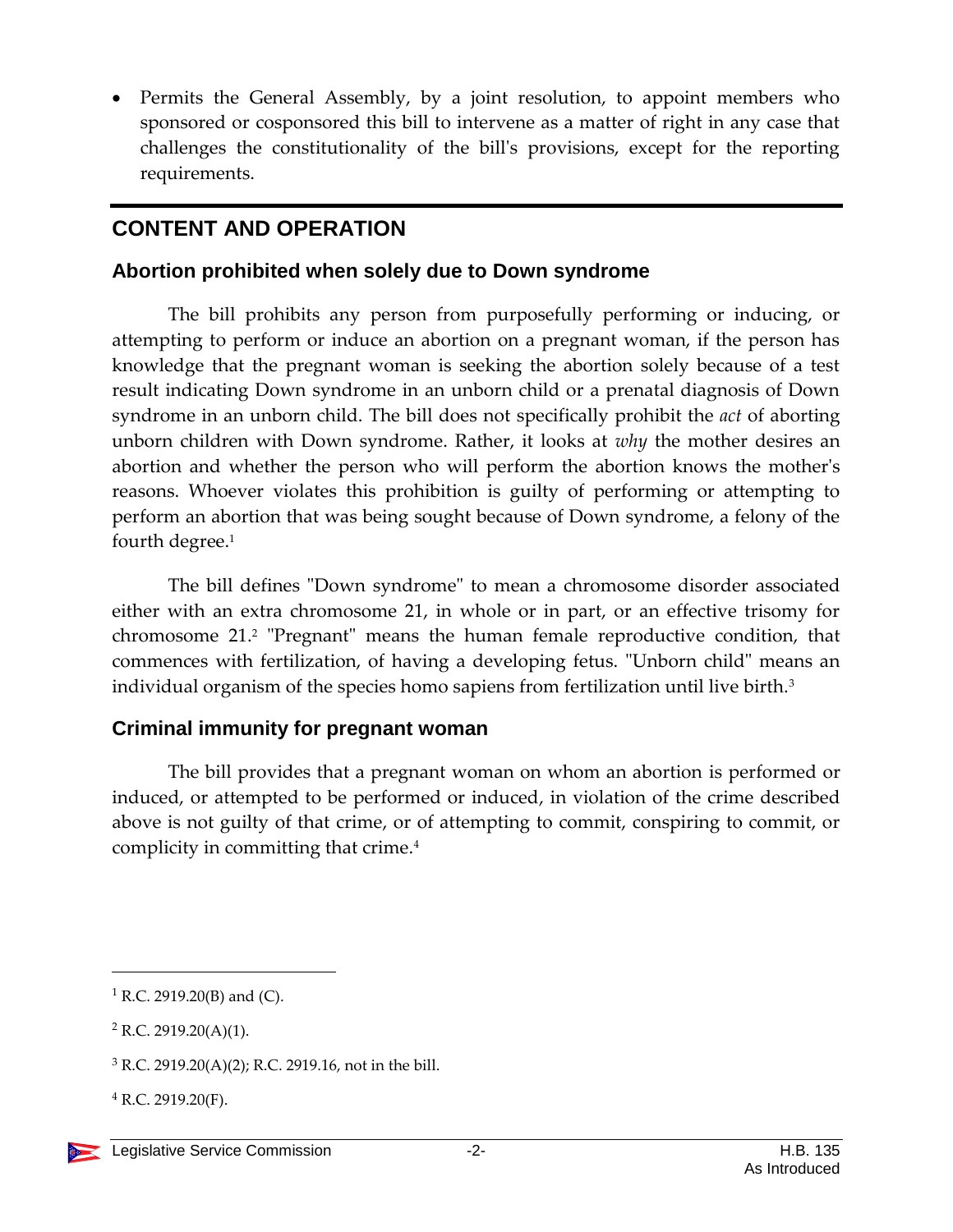### **Physicians who perform Down syndrome abortions**

#### **Additional consequences for physicians**

In addition to the criminal penalty described above, physicians are subject to further consequences for violating the criminal prohibition established by the bill. Under the bill, a "physician" means a person licensed to practice medicine and surgery or osteopathic medicine and surgery by the State Medical Board or a person who is otherwise authorized to practice medicine and surgery or osteopathic medicine and surgery in Ohio.<sup>5</sup>

#### **Disciplinary action**

The bill requires the State Medical Board to revoke a physician's license to practice medicine if the physician performs or induces, or attempts to perform or induce an abortion prohibited by the bill. 6

#### **Civil action**

The bill provides that a physician who performs or induces, or attempts to perform or induce an abortion prohibited by the bill is liable in a civil action. The physician would be liable for compensatory and exemplary damages and reasonable attorney's fees to any person, or the representative of the estate of any person, who sustains injury, death, or loss to person or property as the result of the prohibited abortion. The bill also permits a court to award injunctive and other equitable relief that it considers appropriate.<sup>7</sup>

## **Reporting requirement**

The bill adds to the report physicians must submit to the Department of Health after performing each abortion, as required under continuing law.<sup>8</sup> When making the report, the bill requires the attending physician to indicate that he or she does not have knowledge that the pregnant woman was seeking the abortion solely because of a test result indicating Down syndrome in an unborn child or a prenatal diagnosis of Down syndrome in an unborn child. 9

 $\overline{a}$ 

<sup>5</sup> R.C. 2919.20(A)(2); R.C. 2305.113 and 2919.16, not in the bill.

<sup>6</sup> R.C. 2919.20(D).

 $7$  R.C. 2919.20(E).

<sup>8</sup> R.C. 3701.79, not in the bill.

 $^{9}$  R.C. 2919.201(A).